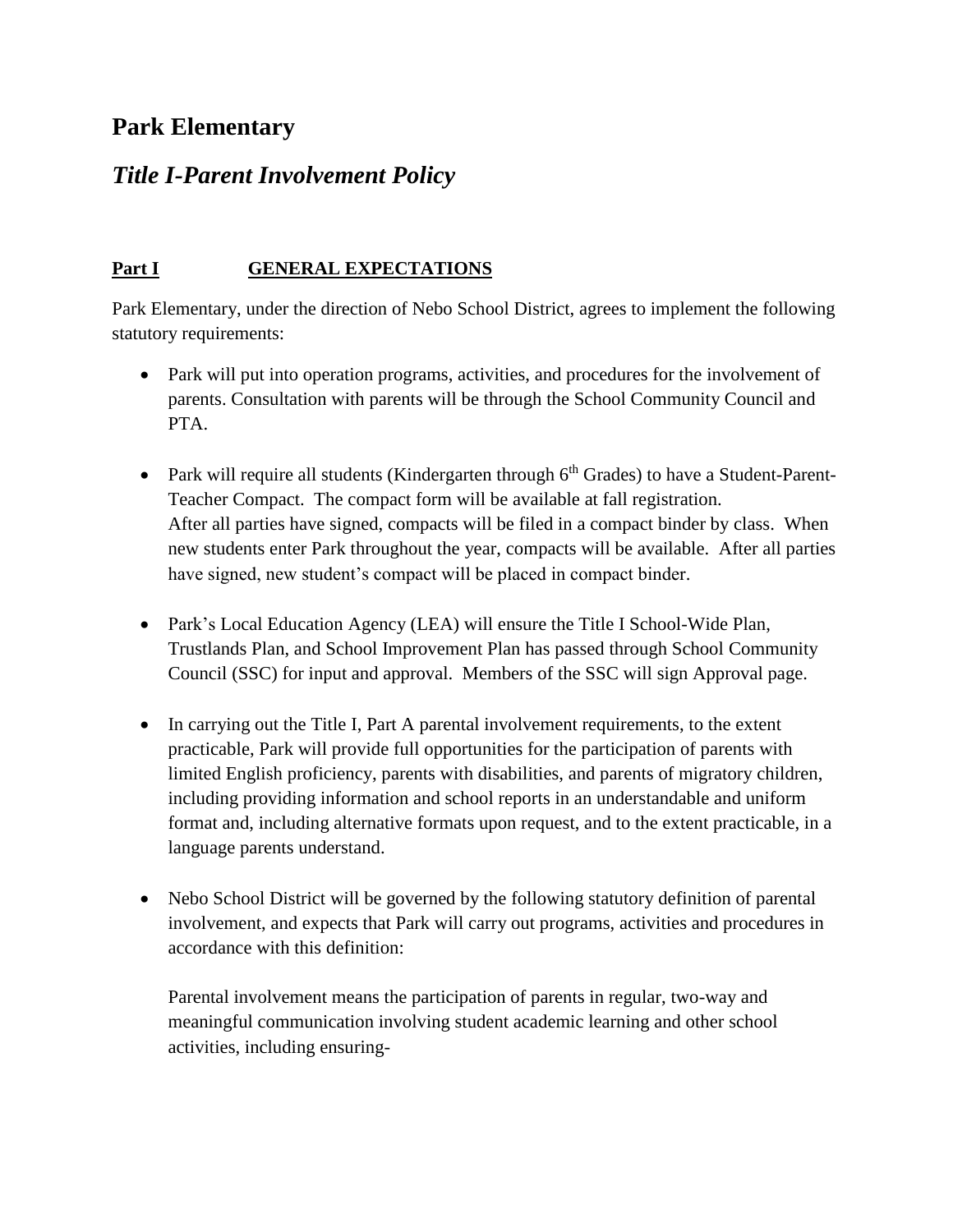- (A)That parents play an integral role in assisting their child's learning;
- (B) That parents are encouraged to be actively involved in their child's education at school;
- (C) That parents are full partners in their child's education and are included, as appropriate, in decision-making and on advisory committees to assist in the education of their child;
- *(D)The carrying out of other activities, such as those described in section 1118o of the ESEA.*

#### **Part II POLICY IMPLEMENTATION**

- 1. Park will have a Student-Parent- Teacher Compact for all students (Kindergarten through  $6<sup>th</sup>$  grades). The compact form will be available at fall registration. After all parties have signed, compacts will be filed in a compact binder by class. When new students enter Park throughout the year, compacts will be part of the registration process. After all parties have signed, new student's compact will be placed in compact binder managed by Title I Coordinator.
- 2. Park's School Community Council (includes parents) will participate in the development of the School Improvement Plan, Trustlands Plan, and Title I School-Wide Plan.
- 3. Teachers, PTA, and School Community Council will have a voice in planning family involvement activities to improve student academic or social achievement such as: Leader In Me Parent Night, Love and Logic, Kindergarten Readiness, Grade-Level programs, and other programs aimed at improving parent capacity.
- 4. Park will, to the extent feasible and appropriate, coordinate and integrate parental involvement programs activities with Head Start, United Way, Kids Who Count, Wasatch Mental Health and other agencies that encourage and support parents in more fully participating in the education of their children.
- 5. Park will ensure that information related to the school and parent programs, meetings, and other activities, is sent to parents of participating children in an understandable and uniform format in a language parents can understand.
- 6. Park will identify families in need of additional parent training, involvement, and motivation and implement strategies to support success with these families.
- 7. Park will communicate with parents in a variety of ways, i.e:
	- a. Park Web-page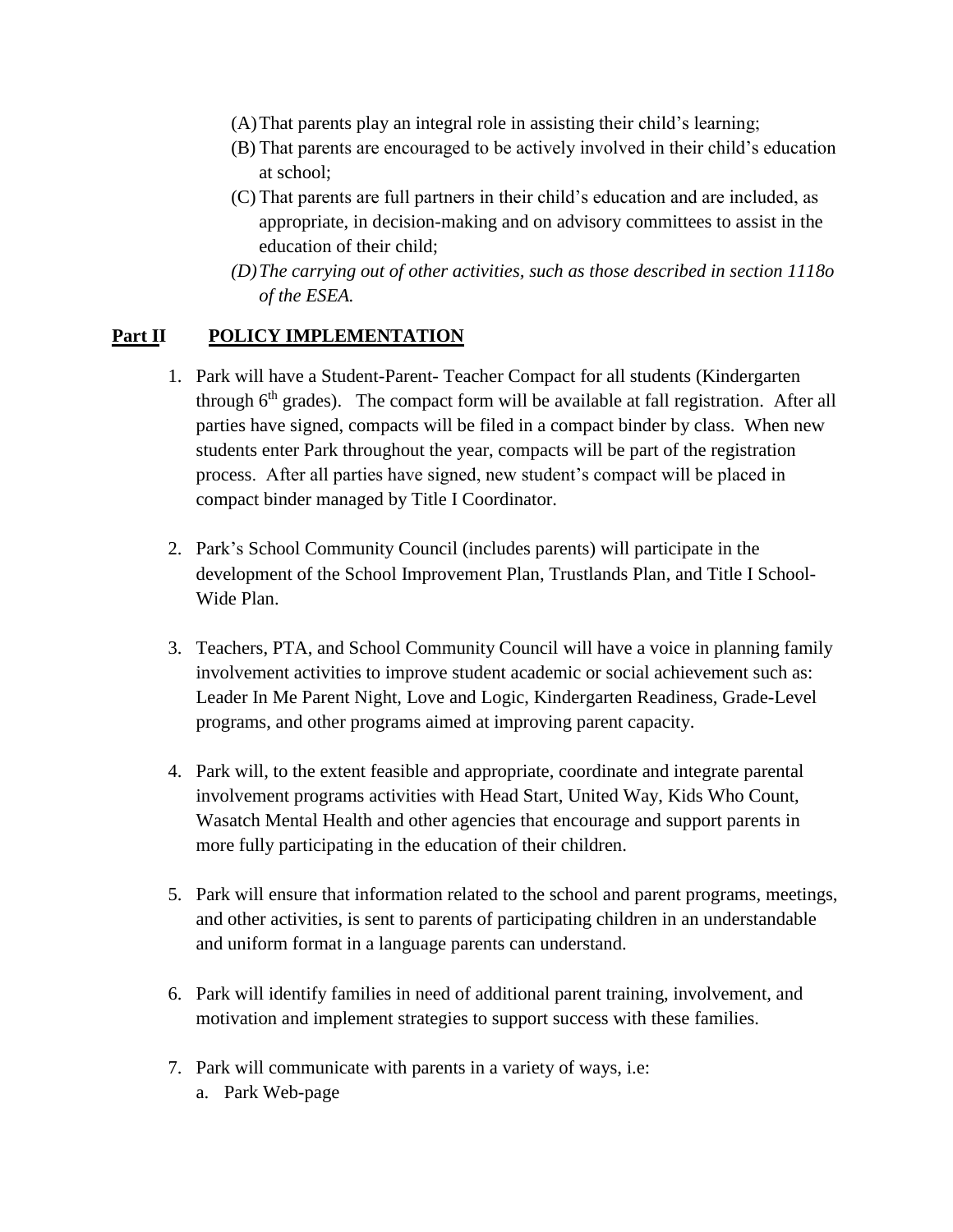- b. Emails
- c. Newletters
- d. ParentLink
- e. SEP Conferences
- f. School marquee
- g. School parent bulletin board
- h. Volunteering
- i. Interpreting services as appropriate

#### **Part III PARENTAL INVOLVEMENT POLICY COMPONENTS**

- Park will provide necessary academic and Leader In Me training for parents from Title I funds.
- Our school will invite parental suggestions in the development of training needs for teachers, principals, and other educators to improve the effectiveness of student education.
- Park will encourage appropriate roles for community-based organization and businesses (Questar partnership), including faith-based organizations in parental involvement activities.
- In order to maximize parental involvement and participation in their children's education, Park will arrange school meetings at a variety of times with parents who are unable to attend regular scheduled meetings.
- School Community Council, PTA, and faculty will have a voice in parent involvement activities.
- As parents may request, our school will provide other reasonable support for parental involvement activities.

## **Part IV ADOPTION**

Park Parental Involvement Policy has been developed jointly with and agreed on with parent of children participating in Title I, Part A programs, as evidenced by the following signatures of Park's School Community Council: